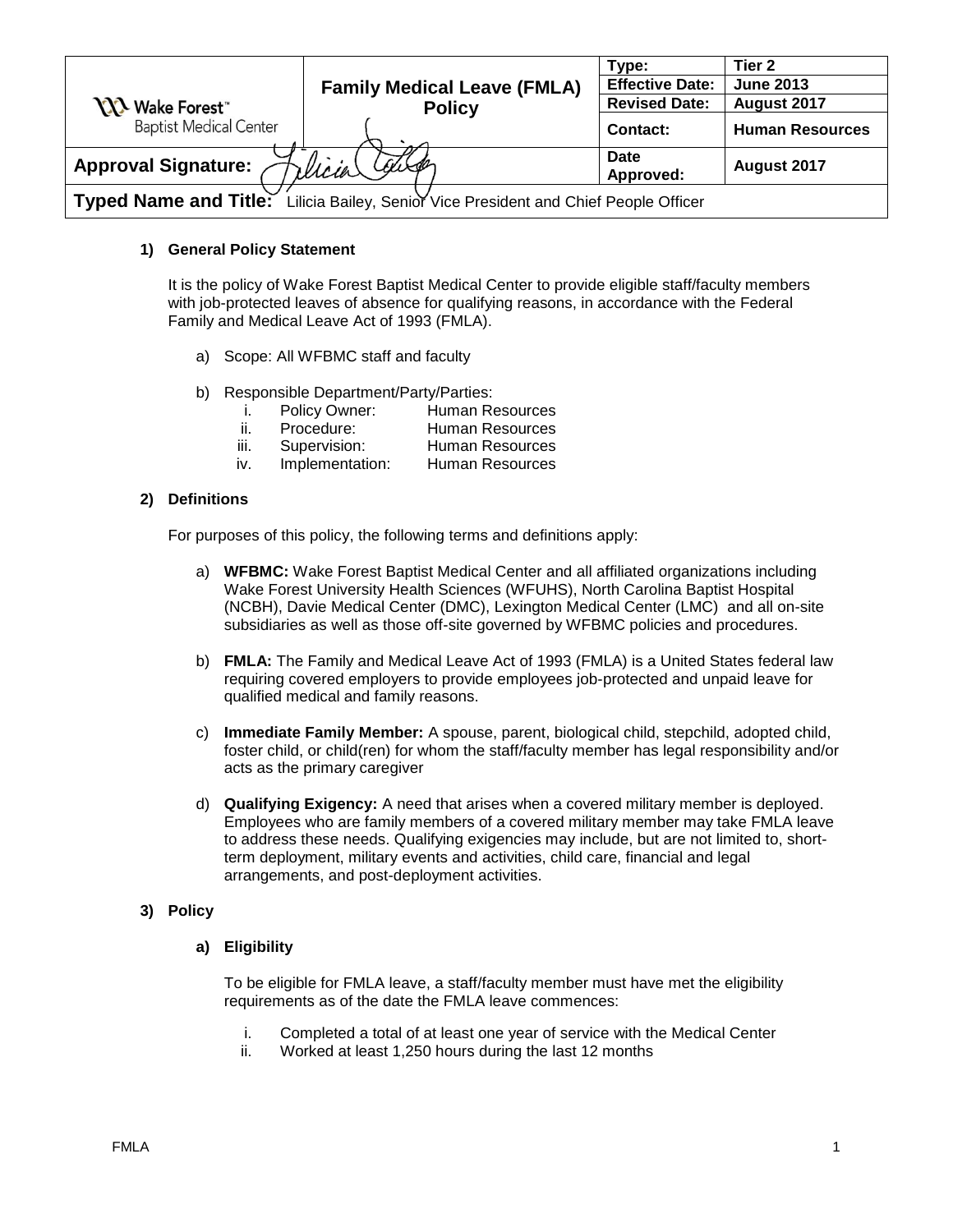### **b) Types of FMLA Leave**

i. Medical and Family Care Leave

An eligible staff/faculty member may take up to a total of 12 weeks of unpaid leave during any rolling 12-month period for one or more of the following reasons:

- a. Birth and care of the staff/faculty member's newborn child
- b. Placement of a son or daughter with the staff/faculty member for adoption or foster care
- c. To care for an immediate family member who has a serious health condition
- d. For the staff/faculty member's own serious health condition
- ii. Qualifying Exigency Leave

An eligible staff/faculty member may take qualifying exigency leave for any qualifying exigency arising out of the fact that the staff/faculty member's spouse, son, daughter, or parent (i.e., military family member) is on active duty (or has been notified of an impending call or order to active duty) for deployment to a foreign country. (Such qualifying exigency leave is available to staff/faculty members whose military family members are serving in the regular Armed Forces, National Guard, Reserves, or retired, reactivated Armed Services.)

iii. Military Caregiver Leave

An eligible staff/faculty member may take military caregiver leave to care for a covered service member with a serious illness or injury incurred in the line of duty on active duty.

#### **c) Amounts of FMLA Leave**

- i. The amount of FMLA leave varies with the type of leave.
	- a. The total amount of all FMLA leaves (except for military caregiver leave) taken cannot exceed 12 weeks in any rolling 12-month period.
	- b. Military caregiver leave cannot exceed 26 weeks in a single 12-month period, measured from the first day of the leave.
	- c. The combined amount of medical and family care leave and qualifying exigency leave that a staff/faculty member uses will reduce the amount of military caregiver leave available within a single 12-month period. In other words, the 26 weeks available for military caregiver leave is reduced by any FMLA leave taken for other purposes during the 12 month period.
	- d. The combined total of military caregiver leave and all other leaves under the FMLA cannot exceed 26 weeks in a single 12-month period.
	- e. Medical and family care leave for the birth and/or placement of a child into a staff/faculty member's family for foster care or adoption must be taken within the 12 months immediately following the date of the birth or placement of the child.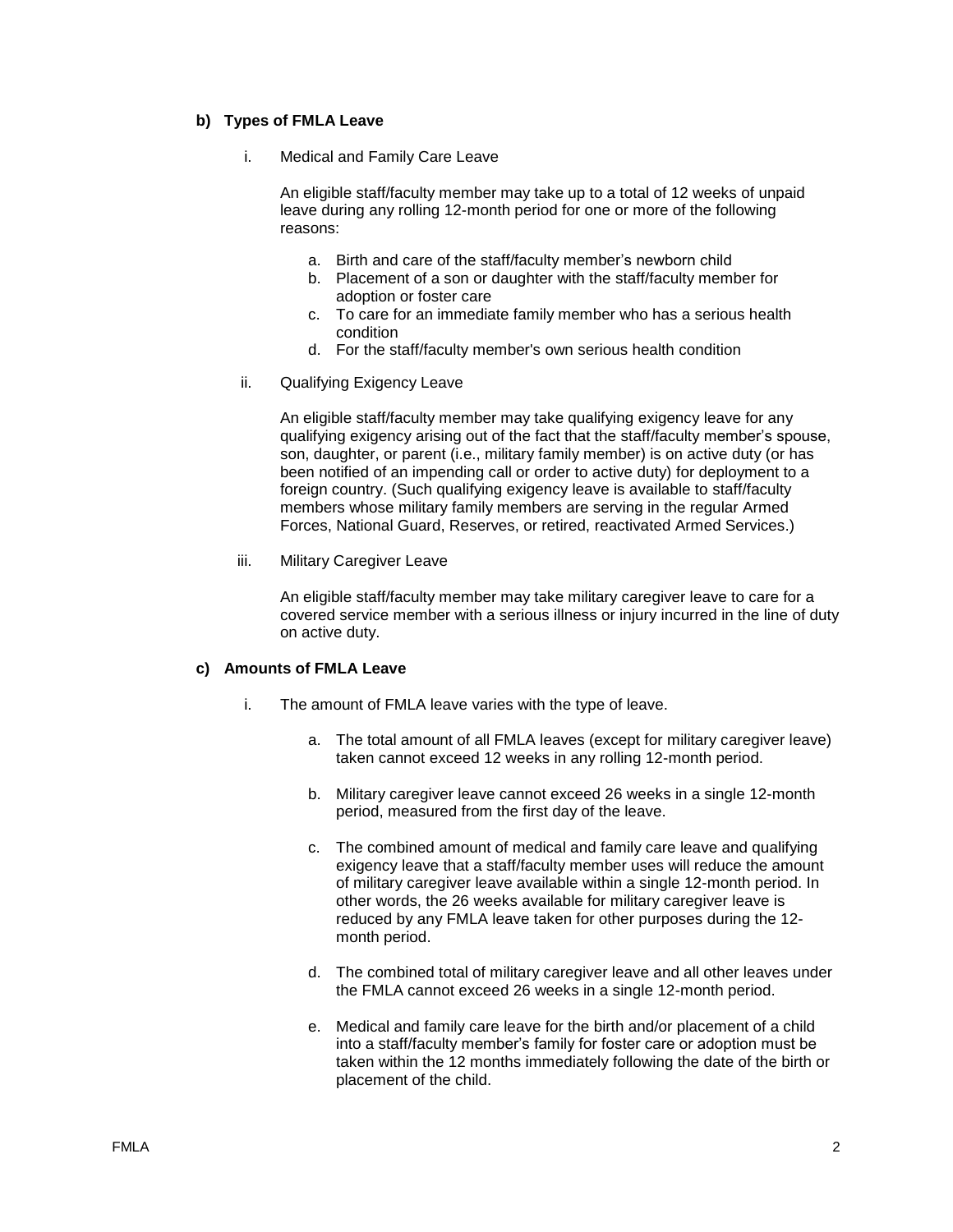f. When a staff /faculty member has a spouse who also works at the Medical Center, the two staff/faculty members together are allowed a combined total of 12 weeks of FMLA leave in any rolling 12-month period for the birth or adoption of a child or to care for a parent with a serious health condition.

## **d) Intermittent Leave**

- i. FMLA leave may be taken intermittently or as a reduced schedule when taken for a serious health condition of a staff/faculty member or immediate family member, provided that the need to do so is properly certified by a health care provider.
- ii. When intermittent leave is foreseeable and based on planned medical treatment, the Medical Center may require a staff/faculty member to transfer temporarily to an available alternative position for which he/she is qualified, if the position has equivalent pay and benefits and better accommodates recurring periods of leave than the staff/faculty member's regular position. FMLA may also be taken intermittently because of a need for qualifying exigency leave.

# **e) Concurrent Leave**

If leave is taken for another reason or pursuant to another Medical Center policy, a staff/faculty member may also qualify for FMLA leave under this policy. (FMLA leave also runs concurrently with Workers' Compensation leave.)

## **f) Health Benefit Continuation**

- i. A staff/faculty member who is on FMLA leave will continue to receive benefits coverage under the Medical Center's group health and dental plans at the level and under the conditions that the coverage would have been provided if the staff/faculty member had continued working.
- ii. If the staff/faculty member is on an unpaid FMLA leave and receives pay through another leave or benefit paid by the Medical Center, his/her portion of the benefit premiums will be paid through payroll deduction.
- iii. If the staff/faculty member is on unpaid FMLA leave, the staff/faculty member must submit payment of his/her share of the benefit premiums each month. If the employee portion of the premium is not submitted by the staff/faculty member each month, benefits may be terminated.

# **g) Notice of the Need for FMLA Leave**

- i. A staff/faculty member must notify his/her supervisor of the need for leave at least 30 calendar days prior to the start of the leave when the leave is foreseeable.
- ii. If the need for leave is not foreseeable, the staff/faculty member must notify his/her supervisor of the need for leave as soon as practicable.
- iii. A request for leave may be denied or the start of leave may be delayed if proper notice is not given or if the Certification - Employee Form is not provided within 15 calendar days.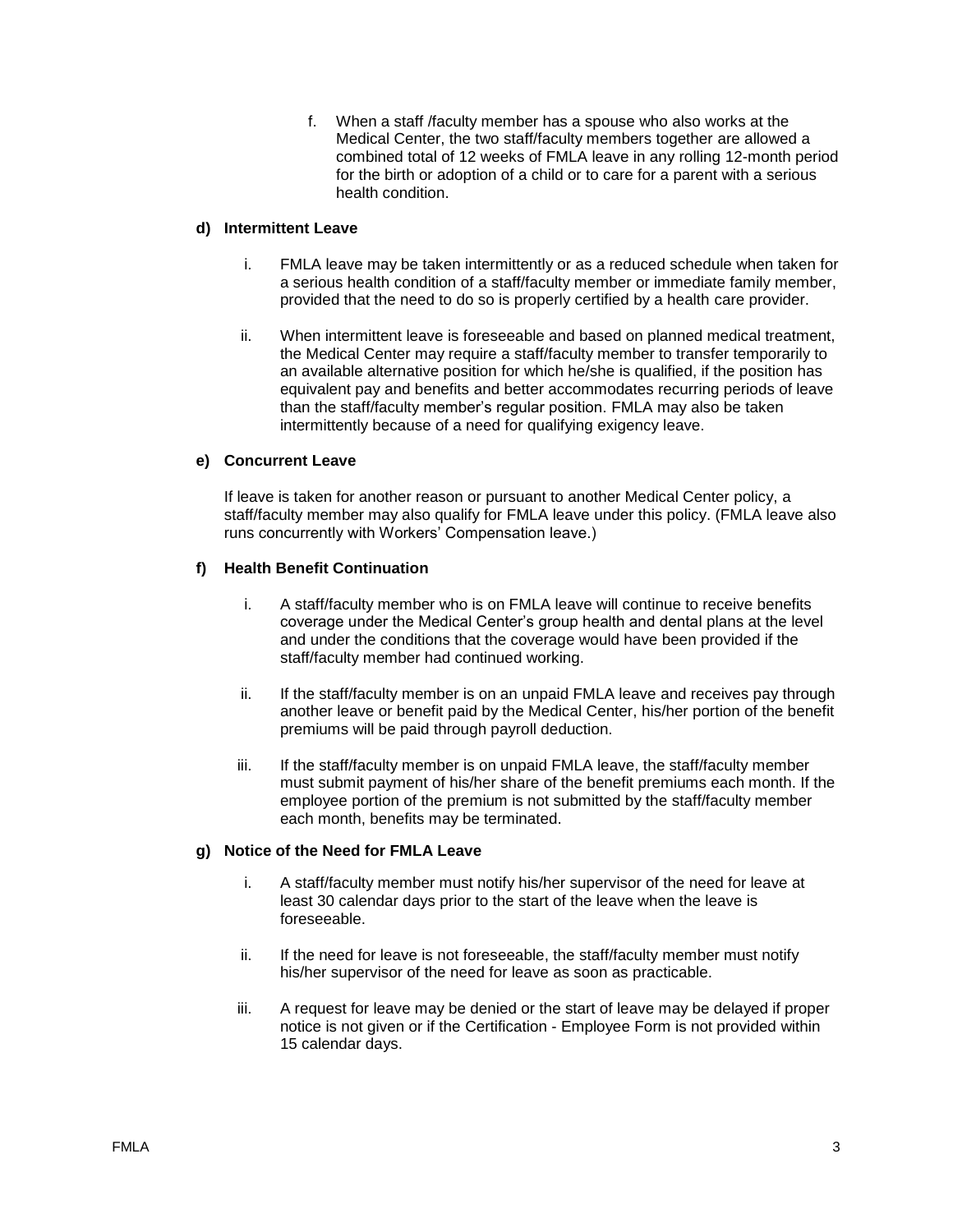## **h) FMLA Certification Forms**

- i. FMLA forms may be accessed from [Leaves of Absence.](http://intranet.wakehealth.edu/Departments/Human-Resources/Benefits/Leaves-of-Absence.htm#Family Member Health)
- ii. When an FMLA leave is for a serious health condition of the staff/faculty member or his/her immediate family member, the staff /faculty member will be required to provide:
	- a. Employee Leave Request Form
	- b. Appropriate medical certification of the condition within 15 calendar days of the date the leave is requested:
		- 1. Certification Employee Form
		- 2. Certification Family Member Form
	- c. Subsequent medical certification of the condition may be required every 30 days or more frequently, if needed.
- iii. When an FMLA leave is for military exigency leave, the staff/faculty member will be required to provide:
	- 1. [Employee Leave Request Form](http://intranet.wakehealth.edu/Departments/Human-Resources/Forms/NCBH/Leave-Request-Form.htm)
	- 2. Certification [Qualifying Exigency](http://intranet.wakehealth.edu/Departments/Human-Resources/Forms/Certification_-Exigency.htm) Form
- iv. When an FMLA leave is for military caregiver leave, the staff/faculty member will be required to provide:
	- 3. Employee [Leave Request Form](http://intranet.wakehealth.edu/Departments/Human-Resources/Forms/NCBH/Leave-Request-Form.htm)
	- 4. Certification [Covered Service](http://intranet.wakehealth.edu/Departments/Human-Resources/Forms/Certification_Servicemember.htm) Member Form

#### **i) Supervisor Response**

When a supervisor receives a request for a leave of absence that may qualify as FMLA leave, the supervisor must contact Leave of Absence Administration to report the leave.

#### **j) Return to Work**

- i. A staff/faculty member returning from an FMLA leave within the 12-week jobprotected period will be returned to the same position or a position comparable in pay, status, and all other terms, conditions, and privileges.
- ii. The staff/faculty member must provide a completed [Release to Return to Work](http://intranet.wakehealth.edu/Departments/Human-Resources/Forms/NCBH/Return-to-Work-Form.htm)  [Form](http://intranet.wakehealth.edu/Departments/Human-Resources/Forms/NCBH/Return-to-Work-Form.htm) to Leave of Absence Administration prior to return.

## **4) Questions**

Questions regarding how the policy applies to a specific situation should be directed to Leave of Absence Administration, 336-716-3334 or [loaa@wakehealth.edu.](mailto:loaa@wakehealth.edu)

#### **5) Related Policies and Resources**

- a) [Leaves of Absence](http://intranet.wakehealth.edu/Departments/Human-Resources/Benefits/Leaves-of-Absence.htm#Family Member Health) (Forms)
- b) [Workers' Compensation Policy](http://ishare.wakehealth.edu/GoverningPolicy/Policies/Workers%20Compensation.pdf)